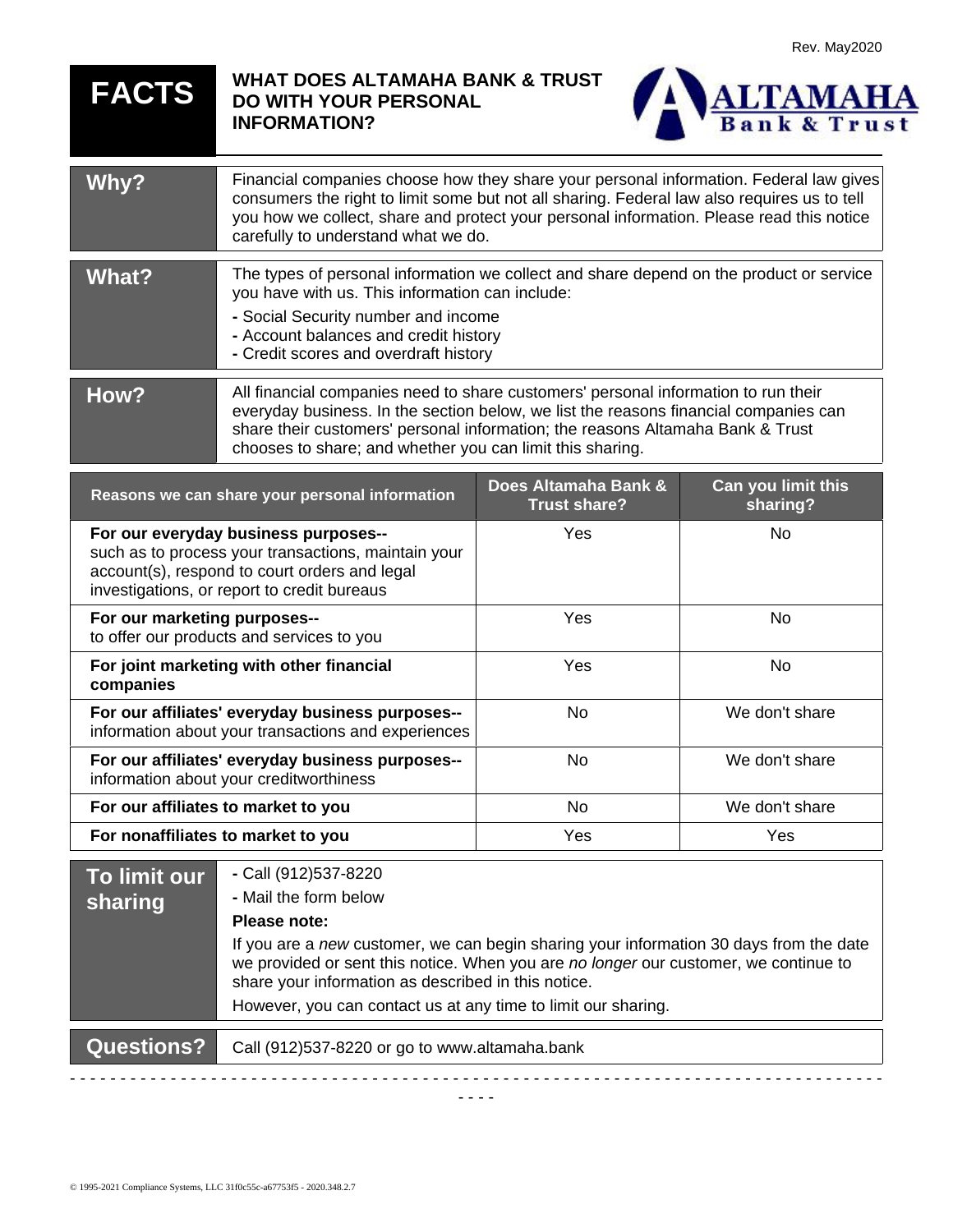| Mail-in Form                                                                                                                                                              |                                                                                                                                                   |  |
|---------------------------------------------------------------------------------------------------------------------------------------------------------------------------|---------------------------------------------------------------------------------------------------------------------------------------------------|--|
| If you have a joint<br>account, your<br>choice(s) will<br>apply to everyone<br>on your account<br>unless you mark<br>below.<br>$\Box$ Apply my<br>choice(s) only to<br>me | Mark any/all you want to limit:<br>$\Box$ Do not share my personal information with nonaffiliates to market their products and<br>services to me. |  |
|                                                                                                                                                                           | <b>Name</b>                                                                                                                                       |  |
|                                                                                                                                                                           | <b>Address</b>                                                                                                                                    |  |
|                                                                                                                                                                           | City, State, Zip                                                                                                                                  |  |
|                                                                                                                                                                           | <b>Account #s</b>                                                                                                                                 |  |
| Mail to:                                                                                                                                                                  | Altamaha Bank & Trust<br><b>PO Box 489</b><br>Vidalia, GA 30475                                                                                   |  |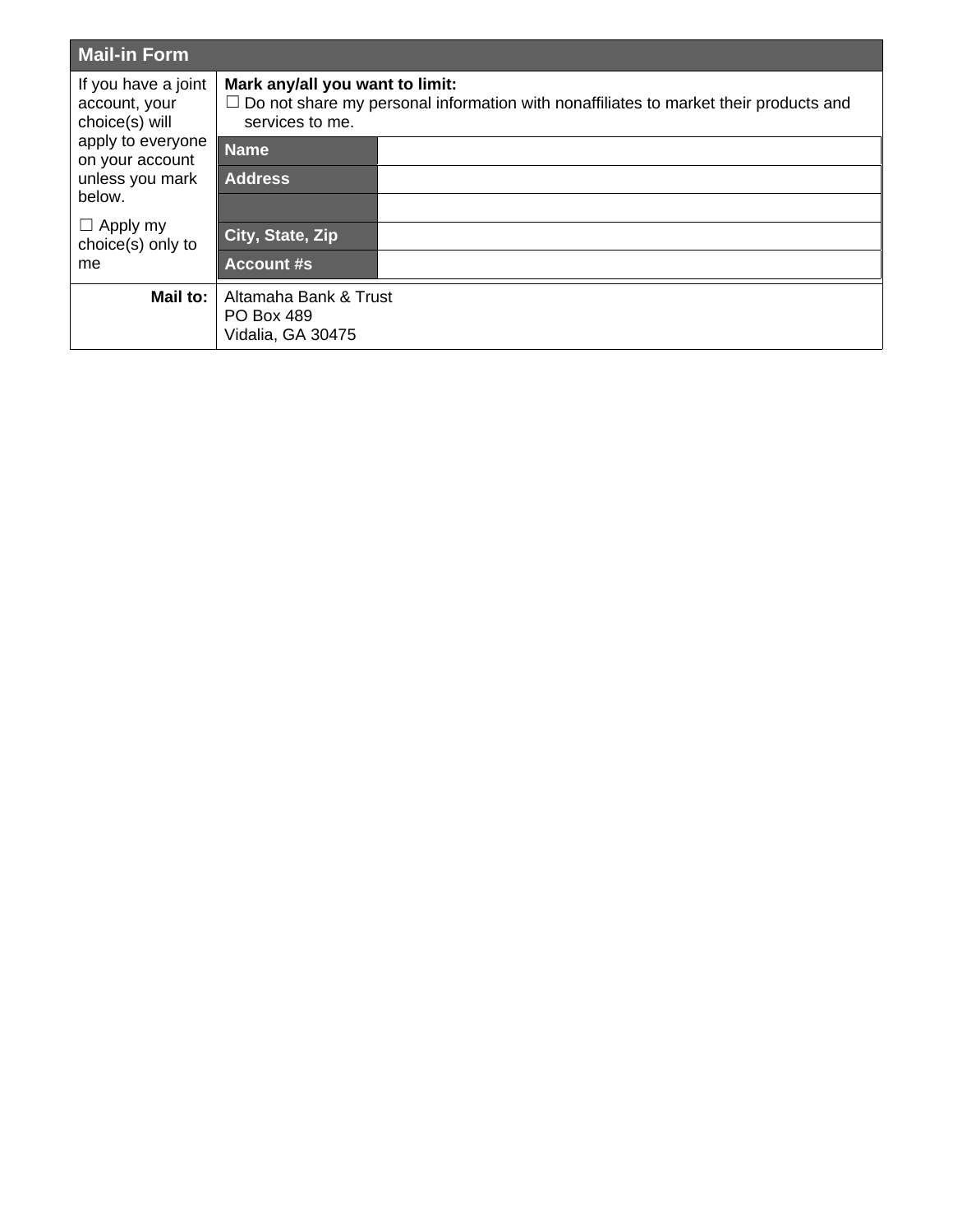| What we do                                                                               |                                                                                                                                                                                                                                                                                                                                                            |  |  |  |
|------------------------------------------------------------------------------------------|------------------------------------------------------------------------------------------------------------------------------------------------------------------------------------------------------------------------------------------------------------------------------------------------------------------------------------------------------------|--|--|--|
| <b>How does Altamaha Bank &amp; Trust</b><br>protect my personal information?            | To protect your personal information from unauthorized access and<br>use, we use security measures that comply with federal law. These<br>measures include computer safeguards and secured files and<br>buildings.                                                                                                                                         |  |  |  |
|                                                                                          | We restrict access to your information to employees who need to<br>know that information to provide products and services to you.                                                                                                                                                                                                                          |  |  |  |
| <b>How does Altamaha Bank &amp; Trust</b><br>collect my personal information?            | We collect your personal information, for example, when you<br>- Open an account or deposit money<br>- Pay your bills or apply for a loan<br>- Use your credit or debit card<br>We also collect your personal information from others, such as<br>credit bureaus, affiliates, or other companies.                                                          |  |  |  |
| Why can't I limit all sharing?                                                           | Federal law gives you the right to limit only<br>- sharing for affiliates' everyday business purposes - information<br>about your creditworthiness<br>- affiliates from using your information to market to you<br>- sharing for nonaffiliates to market to you<br>State laws and individual companies may give you additional rights<br>to limit sharing. |  |  |  |
| What happens when I limit sharing<br>for an account I hold jointly with<br>someone else? | Your choices will apply to everyone on your account - unless you tell<br>us otherwise.                                                                                                                                                                                                                                                                     |  |  |  |
| <b>Definitions</b>                                                                       |                                                                                                                                                                                                                                                                                                                                                            |  |  |  |
| <b>Affiliates</b>                                                                        | Companies related by common ownership or control. They can be<br>financial and nonfinancial companies.<br>- Altamaha Bank & Trust does not share with our affiliates.                                                                                                                                                                                      |  |  |  |
| <b>Nonaffiliates</b>                                                                     | Companies not related by common ownership or control. They can<br>be financial and nonfinancial companies.<br>- Nonaffiliates we share with can include mortgage companies,<br>insurance companies, direct marketing companies, credit card<br>companies, other financial product and servicing companies, and<br>nonprofit organizations.                 |  |  |  |
| Joint marketing                                                                          | A formal agreement between nonaffiliated financial companies that<br>together market financial products or services to you.<br>- Our joint marketing partner(s) include insurance companies, other<br>financial companies, and other financial product and servicing<br>companies.                                                                         |  |  |  |